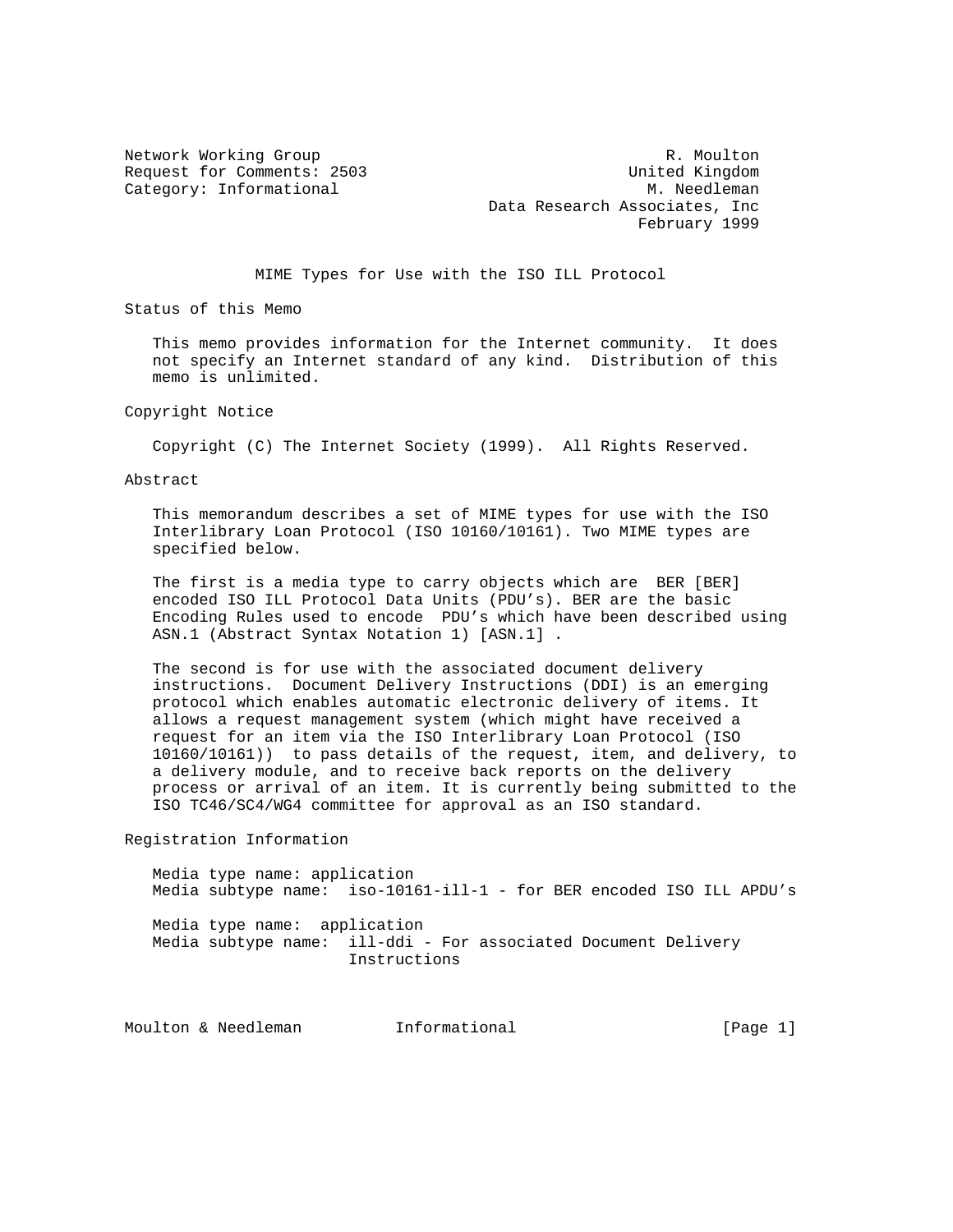Required Parameter: transfer-encoding

 For BER-encoded PDU's or DDI's, the only current legal value of this parameter is:

iso-8825-ber

 The transfer-encoding parameter describes the way the PDU has been encoded before being submitted to the transport service (in this case MIME/RFC822). The two protocols described in this RFC specify their APDU's using ASN.1 (ISO 8824:1990) and the most common way of encoding ASN.1 packets is to use the Basic Encoding Rules (BER ISO 8825)

 The parameter is included to allow future use of these MIME types with other encoding schemes. As an example, the ISO 10161 standard also describes an encoding method using EDIFACT. In the future, other schemes might also be employed. (Since the EDIFACT encoding is not currently in use amongst the ISO 10161 and DDI communities, a value for the transfer-encoding parameter to describe it is not being registered in this RFC.)

Optional parameter: iso-10161-apdu-type

Valid values are:

 ILL-Request Forward-Notification Shipped ILL-Answer Conditional-Reply Cancel Cancel-Reply Received Recall Returned Checked-In Overdue Renew Renew-Answer Lost Damaged Message Status-Query Status-Or-Error-Report Expired

Moulton & Needleman **Informational Informational** [Page 2]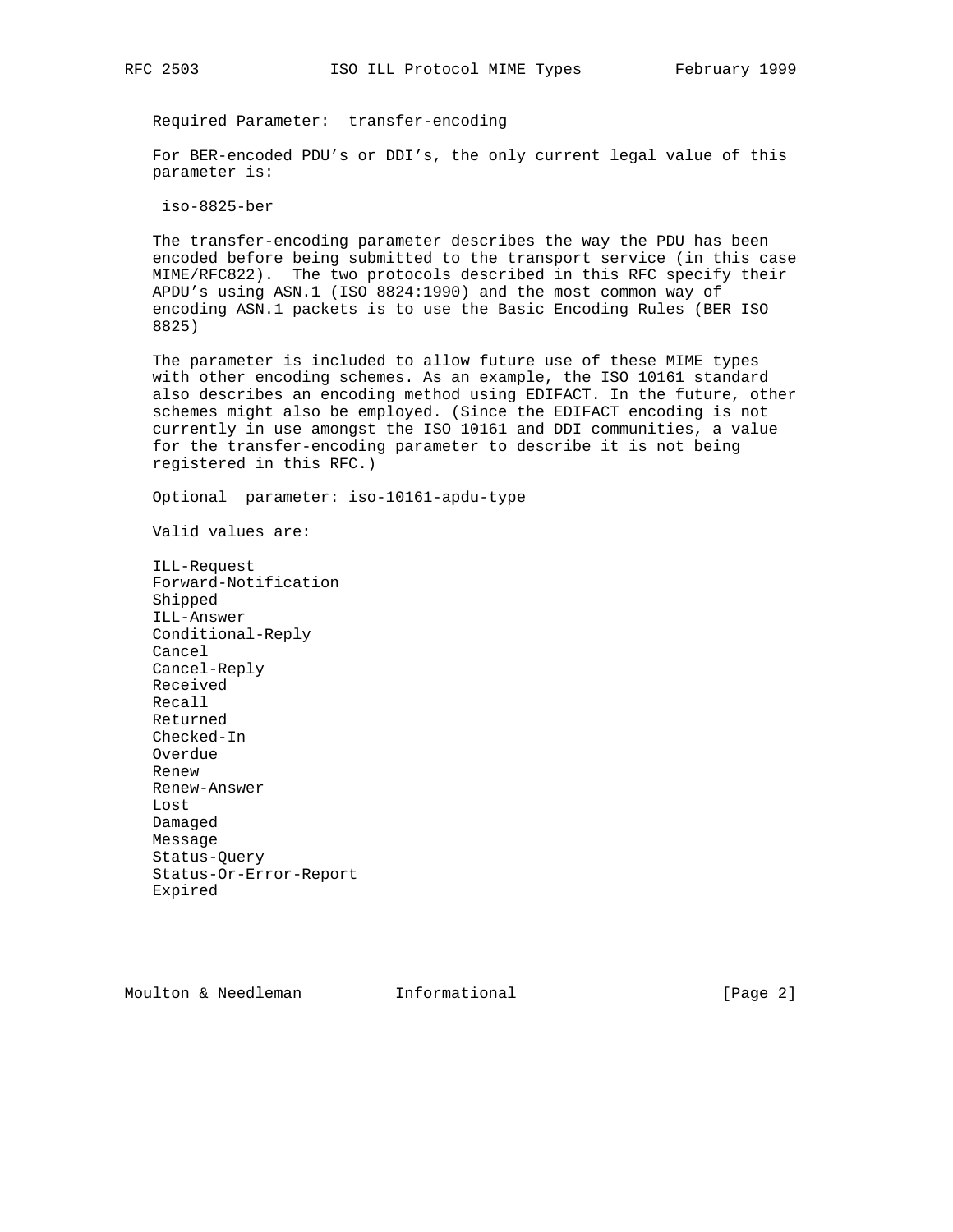This parameter is optional and can be provided for informational or diagnostic purposes. The value of the PDU or DDI type can be determined from the actual data sent. The use and format of the PDU's and DDI's is defined in the relevant protocol documents which describe them.

### Examples

 Content-Type: application/iso-10161-ill-1; transfer-encoding=iso- 8825-ber; iso-10161-apdu-type=Recall;

Content-Type: application/ill-ddi; transfer-encoding=iso-8825-ber;

#### Encoding

 Since BER encoded material is binary in nature, some form of encoding is needed when 7bit or 8bit transport mechanisms are employed.

The recommended encoding for BER encoded PDU's is Base64

PDU's per Message

 When used to send BER encoded PDU's or DDI's. Each MIME body part will carry at most one BER encoded PDU or DDI. However, a single MIME message containing multiple body parts can be used to transport more than one BER PDU and or DDI.

## Security Considerations

 There are no known security risks associated with transmitting BER encoded PDU's in general. However, a particular BER encoded PDU or DDI may have security considerations that make it inappropriate for transmittal through public data networks unless appropriate protection mechanisms, like encryption, are used. Such a situation might occur, for example, when organizations are exchanging documents that contain secure or classified information and it is necessary to keep information about both the material being exchanged and the exchanging partners confidential.

Interoperability Considerations

 BER is an international standard for encoding data meant to be transferred between two systems that may store data in different local formats internally [BER].

Moulton & Needleman Informational [Page 3]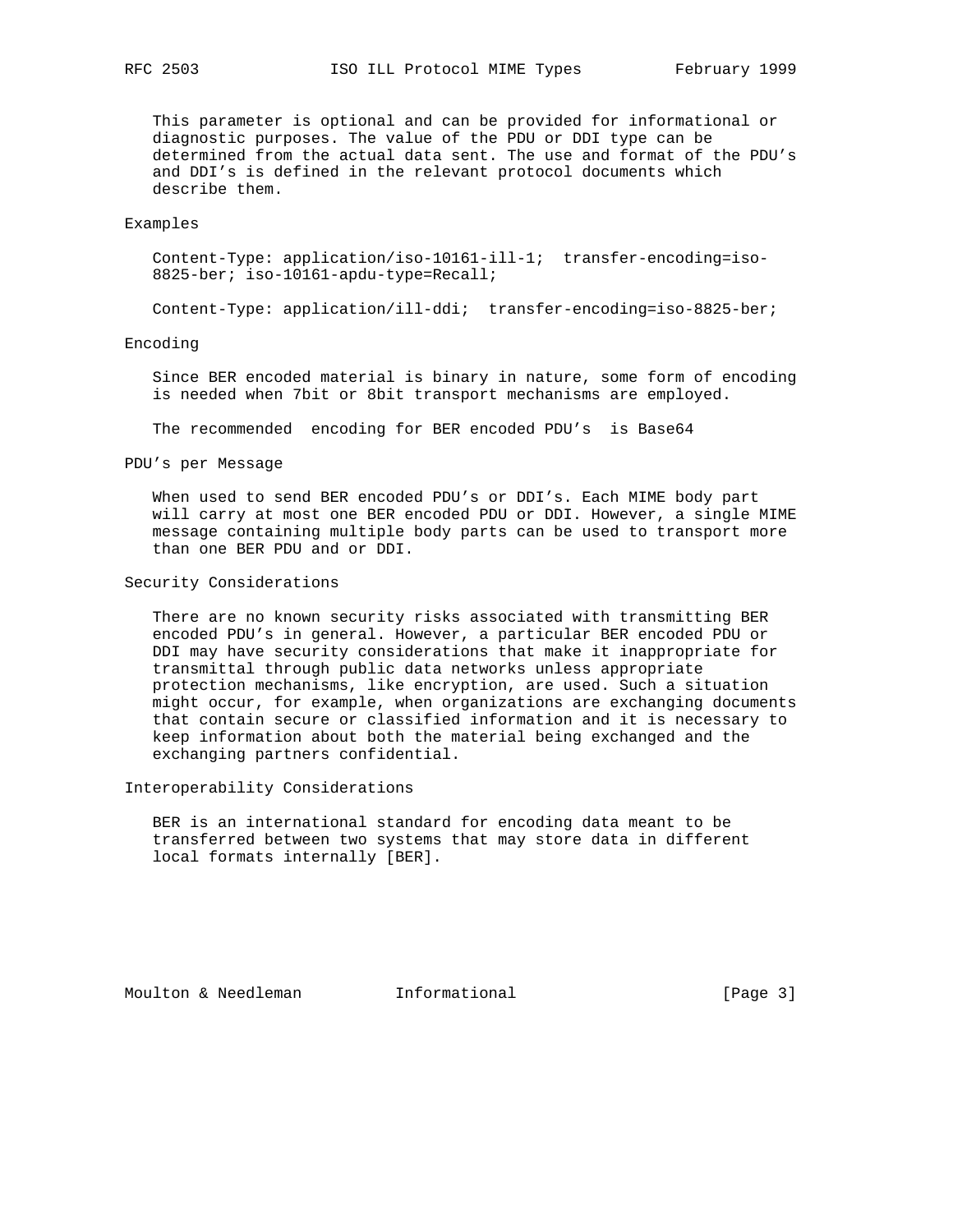#### References

- [BER] ISO/IEC 8825:1990 Information Technology Open Systems Interconnection - Specification of Basic Encoding Rules for Abstract Syntax Notation One (ASN.1)
- [ASN.1] ISO/IEC 8824:1990 Information Technology Open Systems Interconnection - Specification of Abstract Syntax Notation One (ASN.1)
- ISO 10160:1997 Information and Documentation Open Systems Interconnection - Interlibrary Loan Application Service Definition
- ISO 10161-1:1997 Information and Documentation Open Systems Interconnection - Interlibrary Loan Application Protocol Specification - Part 1: Protocol Specification

Additional Information:

 The National Library of Canada has been designated the maintenance agency for the ISO ILL protocol. For more information on this MIME type contact:

 Barbara Shuh Library Network Specialist Information Analysis and Standards Information and Technology Services National Library of Canada 395 Wellington Street Ottawa, Ontario CANADA K1A 0N4

 Phone: (819) 994-6969 Fax: (819) 994-6835 EMail: barbara.shuh@nlc-bnc.ca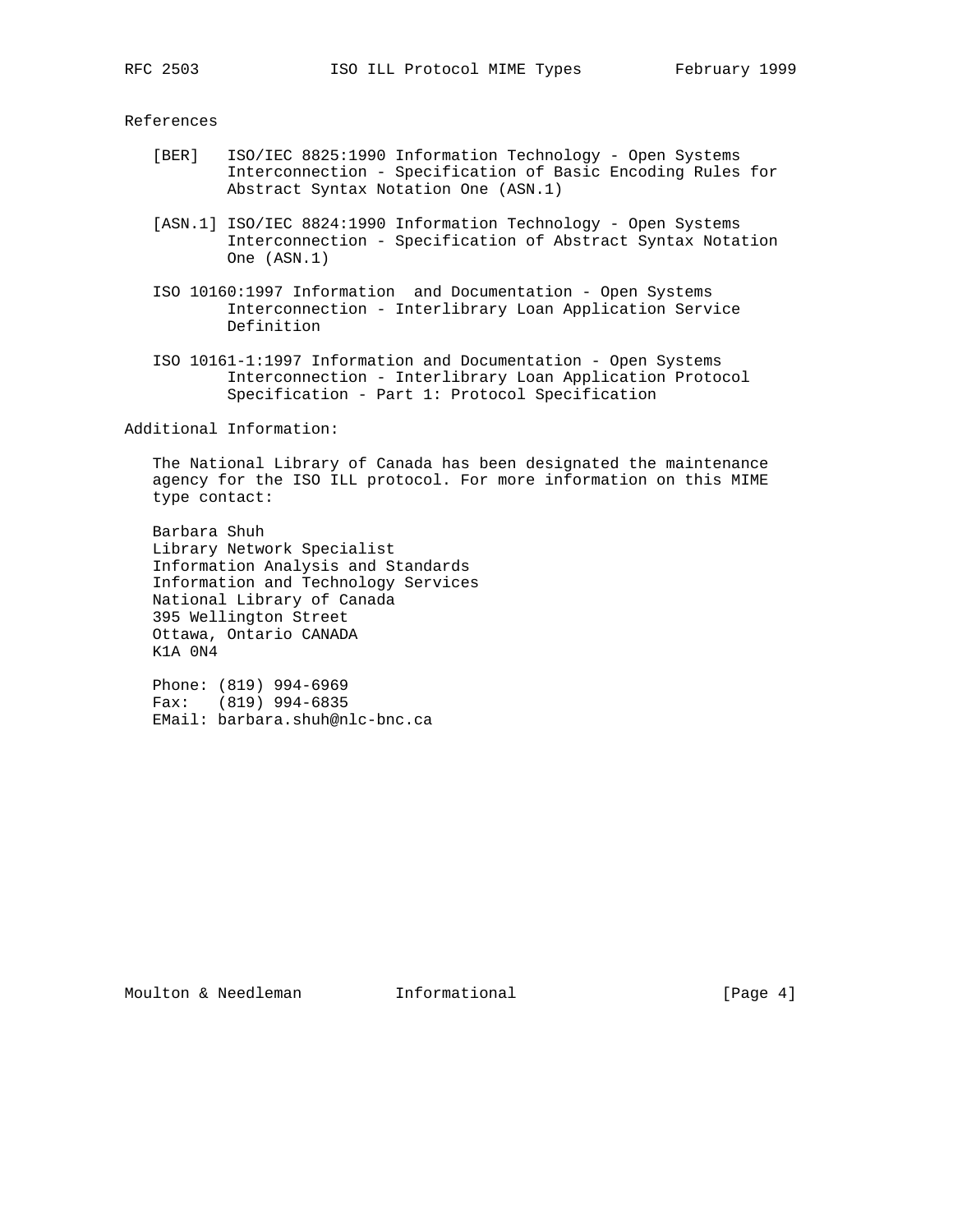Authors' Addresses Ruth Moulton Consultant 65 Tetherdown London N10 1NH United Kingdom Phone: +44 (181) 883 5823 EMail: ruth@muswell.demon.co.uk Mark H Needleman Data Research Associates, Inc. 1276 North Warson Road P.O. Box 8495 St Louis, MO 63132-1806 USA Phone: (80)0 325-0888 (US/Canada) (314) 432-1100 x318 Fax: (314) 993-8927 Email: mneedleman@dra.com